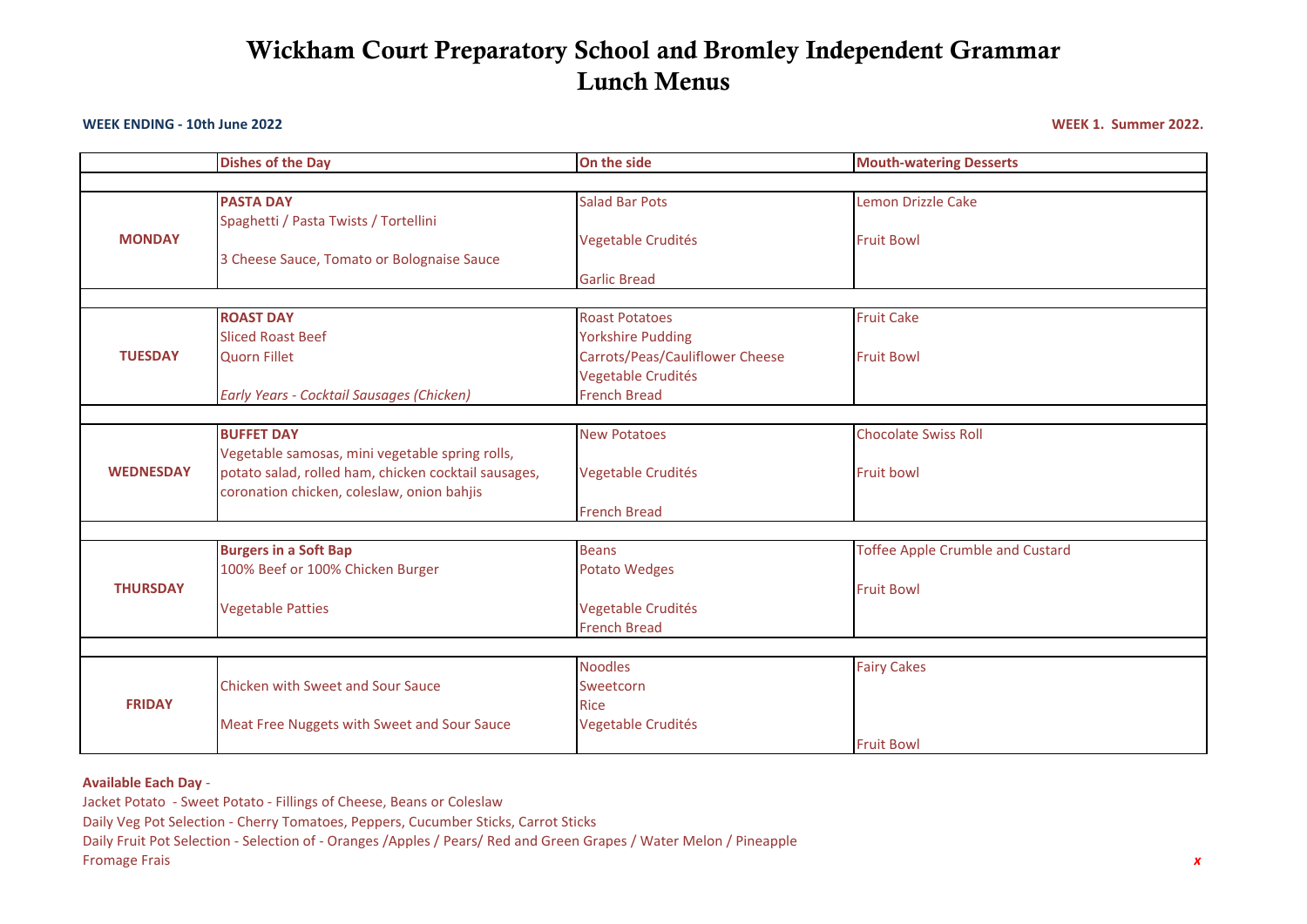# **Wickham Court Preparatory School and Bromley Independent Grammar Lunch Menus**

### **WEEK ENDING - 17th June 2022 WEEK 2. Summer 2022.**

|                  | <b>Dishes of the Day</b>                                  | On the side                                                         | <b>Mouth-watering Desserts</b>      |  |  |  |  |
|------------------|-----------------------------------------------------------|---------------------------------------------------------------------|-------------------------------------|--|--|--|--|
|                  |                                                           |                                                                     |                                     |  |  |  |  |
| <b>MONDAY</b>    | Vegetarian Mediterranean Quiche<br><b>Macaroni Cheese</b> | Corn on the Cob<br><b>Potato Smiley Faces</b><br>Vegetable Crudités | Cheesecake<br><b>Fruit Bowl</b>     |  |  |  |  |
|                  |                                                           | <b>French Bread</b>                                                 |                                     |  |  |  |  |
|                  |                                                           |                                                                     |                                     |  |  |  |  |
| <b>TUESDAY</b>   | <b>ROAST DAY</b>                                          | <b>Roast Potatoes</b>                                               | Choc Ice with a Nice Biscuit        |  |  |  |  |
|                  | <b>Sliced Roast Turkey and Stuffing</b>                   | <b>Yorkshire Pudding</b>                                            |                                     |  |  |  |  |
|                  | <b>Quorn Sausages</b>                                     | Carrots/Peas/Cauliflower Cheese                                     | <b>Fruit Bowl</b>                   |  |  |  |  |
|                  |                                                           | Vegetable Crudités                                                  |                                     |  |  |  |  |
|                  | Early Years - Cocktail Sausages (Chicken)                 | <b>French Bread</b>                                                 |                                     |  |  |  |  |
|                  |                                                           |                                                                     |                                     |  |  |  |  |
|                  | <b>BUFFET DAY</b>                                         | <b>New Potatoes</b>                                                 | Jelly with a shortbread             |  |  |  |  |
|                  | Vegetable samosas, mini vegetable spring rolls,           |                                                                     |                                     |  |  |  |  |
| <b>WEDNESDAY</b> | potato salad, rolled ham, chicken cocktail sausages,      | Vegetable Crudités                                                  | <b>Fruit Bowl</b>                   |  |  |  |  |
|                  | coronation chicken, coleslaw, onion bahjis                |                                                                     |                                     |  |  |  |  |
|                  |                                                           |                                                                     |                                     |  |  |  |  |
|                  | <b>Swedish Meatballs with Marinara Sauce</b>              | <b>Peas and Sweetcorn</b>                                           | <b>Chocolate Sponge and Custard</b> |  |  |  |  |
| <b>THURSDAY</b>  | Vegetarian Meatballs with Marinara Sauce                  | Vegetable Crudités                                                  | <b>Fruit Bowl</b>                   |  |  |  |  |
|                  | Spaghetti or Wholemeal Pasta                              | <b>French Bread</b>                                                 |                                     |  |  |  |  |
|                  |                                                           |                                                                     |                                     |  |  |  |  |
|                  |                                                           | <b>Crispy Potatoes</b>                                              | <b>Rice Crispy Cakes</b>            |  |  |  |  |
| <b>FRIDAY</b>    | Fishless 'Fish' Fingers                                   | <b>Beans</b>                                                        |                                     |  |  |  |  |
|                  |                                                           |                                                                     | <b>Fruit Bowl</b>                   |  |  |  |  |
|                  | Chicken Korma with Rice and nan bread                     | Vegetable Crudités                                                  |                                     |  |  |  |  |
|                  |                                                           | <b>French Bread</b>                                                 |                                     |  |  |  |  |

**Available Each Day** -

Jacket Potato - Sweet Potato - Fillings of Cheese, Beans or Coleslaw

Daily Veg Pot Selection - Cherry Tomatoes, Peppers, Cucumber Sticks, Carrot Sticks

Daily Fruit Pot Selection - Selection of - Oranges /Apples / Pears/ Red and Green Grapes / Water Melon / Pineapple

Fromage Frais *x*